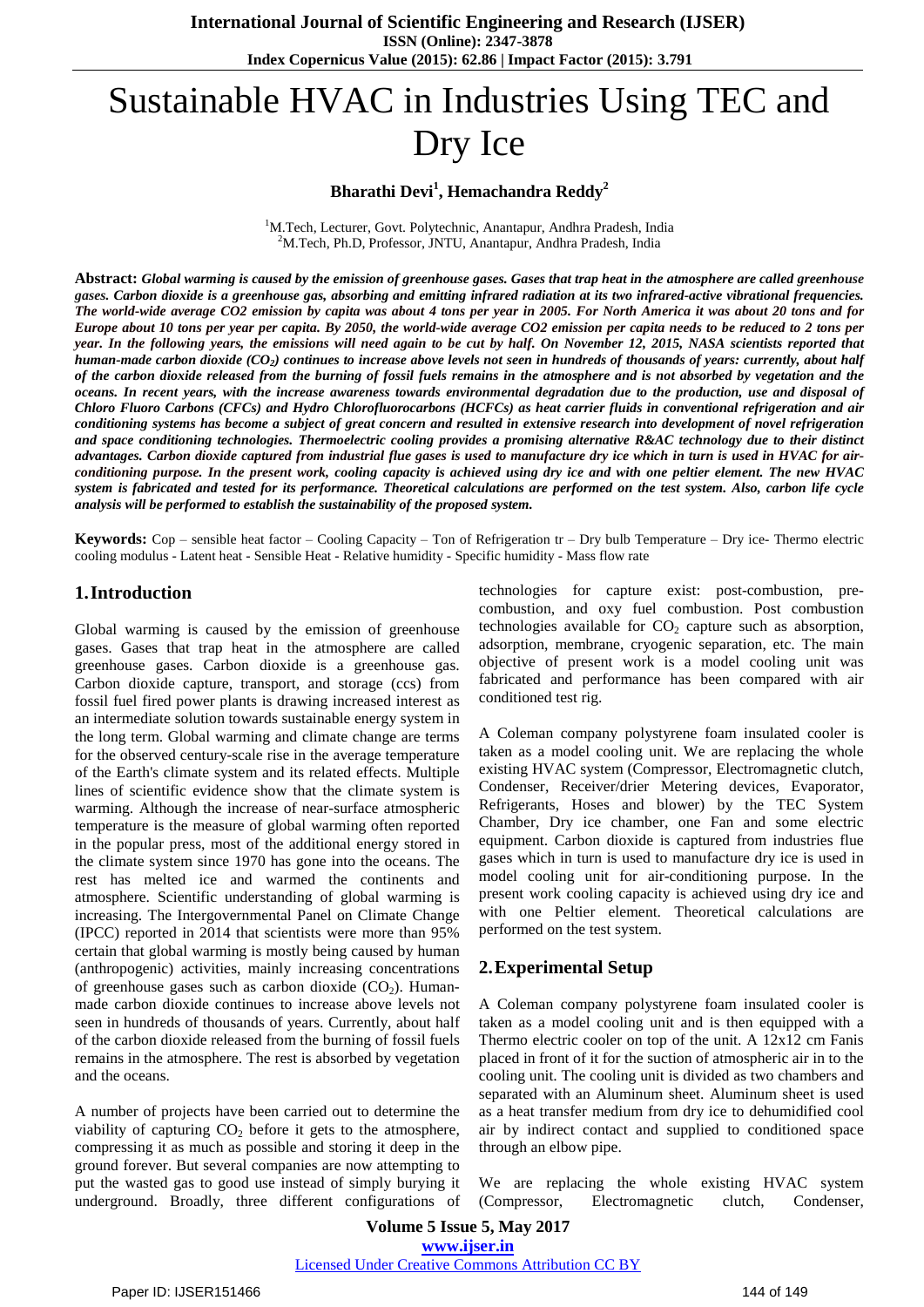## **International Journal of Scientific Engineering and Research (IJSER) ISSN (Online): 2347-3878 Index Copernicus Value (2015): 62.86 | Impact Factor (2015): 3.791**

Receiver/drier, Metering devices, Evaporator, Refrigerants, Hoses and blower) by the TEC System Chamber, Dry ice chamber, one Fan and some electric equipment. The electric source provided to the TEC system by the battery as per the specification of TEC plate. The two heat sinks are attached to the surface of TEC plate. A Fan circulates the atmospheric air from outside to the TEC system chamber and again the cool air is circulating from TEC system chamber to Dry ice chamber. Further cooled air now discharge to the conditioned room through an elbow pipe. A Vent hose pipe is used at the bottom of the cooling unit to evacuate the  $CO<sub>2</sub>$  gas from Dry ice chamber to atmosphere.

#### **Specification of conditioned space and description of loads:**

Corrugated Card board Space dimensions are

Height of the space  $= 1.04$ m Length of the space  $= 0.74$ m Width of the space  $= 0.5$ m

Thickness of the space  $= 0.002$ m Diameter of Outlet to the conditioned space = 0.106m

Loads taken in the conditioned space are,

- o Lighting Load
- o People Load
- o Appliance Load

Outside conditions are  $33^{\circ}$ c DBT and 75% RH

#### MODEL COOLING UNIT

A/C TEST RIG











# **3.Load Calculations**

#### **3.1 Cooling Load Estimate**

The components of the cooling load for air-conditioning can now be summerized as follows. The load is classified as the room load that falls on the room directly, and the total load that falls on the apparatus. But, in this we mainly concentrate on room load.

#### **Room load:**

A.Room Sensible Heat (RSH)

- i. Solar and transmission heat gain through walls, roofs etc.
- ii.Solar and transmission heat gain through glass.
- iii.Transmission gain through partition walls, ceiling, floor, etc.
- iv.Infiltration
- v.Internal heat gain from people, power, light, quipment, appliances.
- vi.Additional heat gain not accounted above, safety factor, etc.

The sum of all above gives the Room Sensible Heat (RSH) load.

#### B.Room Latent Heat (RLH)

- i. Infiltration
- ii.Internal heat gain from people, steam, app;iances.
- iii.Vapour Transmission
- iv.Additional heat gain not accounted above, safety factor, etc.

The sum of these gives Room Latent Heat (RLH) load.

## **3.2 Load Calculations for Model Cooing Unit**

#### **Calculation of Room sensible Heat**

## **(I). Internal Heat Gain:**

1. 2. Occupancy Load Heat Liberated at  $23^{\circ}$  C and 55%RH is when seated at Rest Sensible heat  $= 75W$ Latent heat=40W

**(II). Lighting Load for the Florescent Bulb Q is** Q= Total Watt x 1.25  $= 40 \times 1.25$  $= 50W$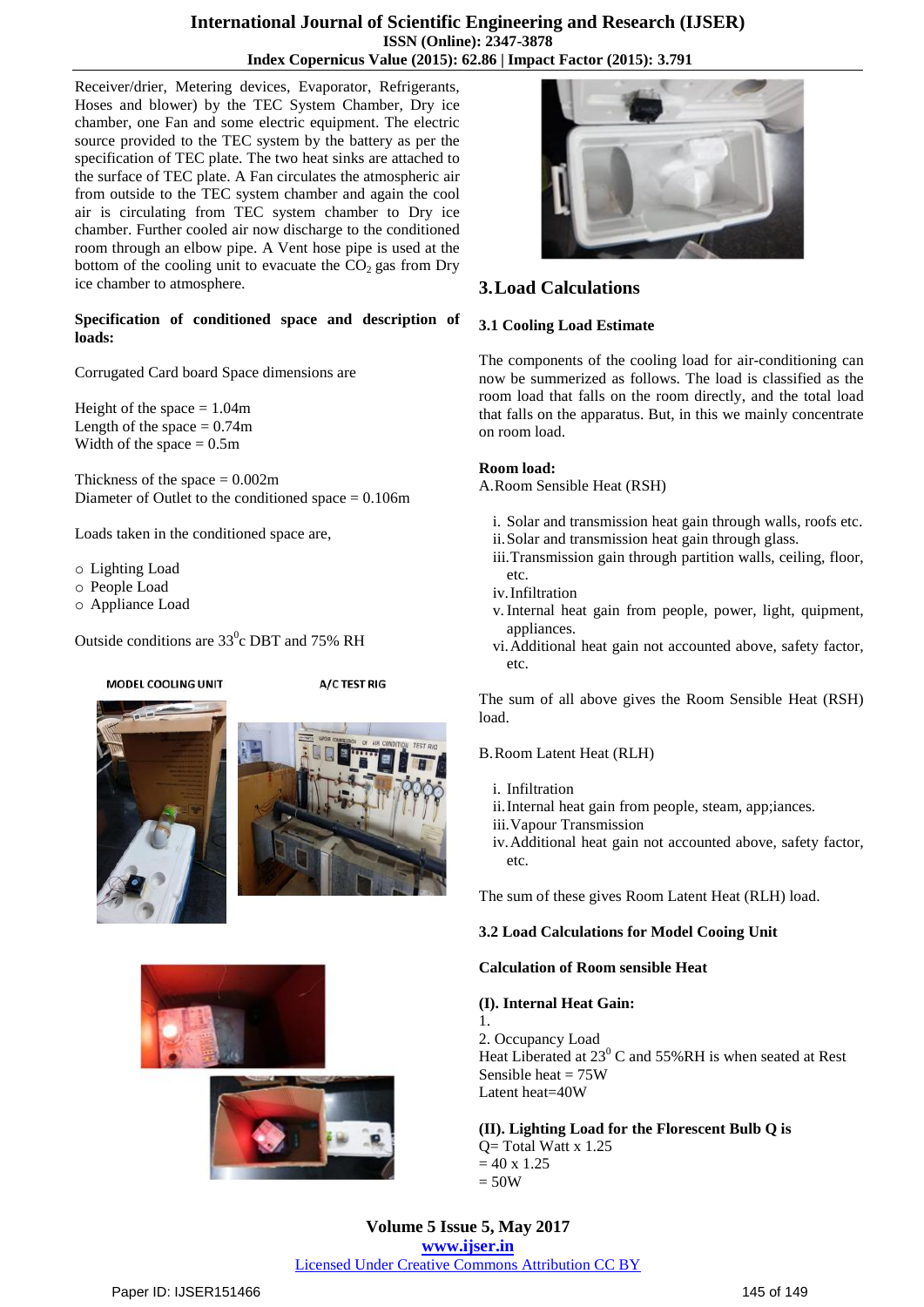# **Index Copernicus Value (2015): 62.86 | Impact Factor (2015): 3.791**

**(III) Appliance Load for equipment load In case of iron equipment to be cooled** Sensible heat=2400 kJ / hr.  $= 0.666KW$ 

**(IV) Solar and Transmission Heat Gain through Walls Roof**

`U` for corrugated card Board of thickness 0.002m= K/L= 0.064/0.002=32 W/m-K Area= (Length of Wall x Height of Wall) =1.04 x  $0.74=$  $0.769m^2$ Q=32 x 0.7696 x (32-23)=246.272 W

**(V) Transmission Gain through ceiling**

U=32 W/m-K Area of Ceiling  $=$  (Length x Width)  $A= 0.74$  x  $0.5 = 0.37$ m<sup>2</sup>  $Q = 32 \times 0.37 \times (33-23) = 118.4 W$ RSH= occupancy Load +Light load+ appliance load+Solar & Transmission Heatgain through space. RSH= 75 x 1+50+0.6666 +246.272 +118.4= 490.338 W Additional heat gain not accounted above is safety factor of 5% RSH

**Total room sensible Heat**= 490.338 +(0.05 x 490.338)  $= 490.338 + 24.516$  $= 514.854W = 0.5148kW$ 

#### **Load Due to infiltration**

Outside air sensible heat (OASH)  $OASH = 0.0204$  x cmm x  $(T_0-T_1)$  $= 0.0204$  x (15 x  $\pi/4$  x (0.106)<sup>2</sup> x (33-25)  $= 0.0204$  x 0.132 x 10 = 0.0269 kW

#### **Total Sensible Heat (TSH)**

 $TSH = RSH+OASH$  $= 0.5148 + 0.0269 = 0.5417$  kW

#### **Calculation of Room latent heat:**

1. Internal heat gain Occupancy load Heat liberated at  $23^{\circ}$  C and  $55\%$  RH is when sealed at rest Sensible heat= 75W Latent Heat=40W Room Latent heat RLH= 40W Additional heat gain not accounted above is safety factor 5% RLH Total Room latent heat RLH=40 x  $1+(0.05 \text{ x } 40)= 42$ W=0.042 kW

## **Load Due to Infiltration:**

Outside air Latent Heat (OALH) OALH = 50 x (cmm) x ( $W_0-W_1$ ) in kW Where cmm is cubic meter of air per minute OALH=  $50 \times 0.168 \times (0.0098 - 0.024) = 0.09372$  kW Total Latent Heat (TLH) TLH=RLH + OALH  $= 0.042 + 0.09372 = 0.13572$  kW

#### **Grand Total Heat** GTH=TSH+TLH

 $= 0.5417 + 0.13572 = 0.67742$  kW

**Sensible Heat Factor**  $=$  TSH/ (TSH+TLH)  $=$  0.5417/0.677 $=$  0.80

## **3.3 Load Calculations for A/C Test RIG**

#### **Calculation of Room sensible Heat**

#### **(I). Internal Heat Gain:**

Occupancy Load Heat Liberated at  $23^{\circ}$  C and  $55\%$  RH is when seated at Rest Sensible heat  $= 75W$ Latent heat=40W

**(II). Lighting Load for the Florescent Bulb Q is**

 $Q = Total Watt x 1.25$  $= 40 \times 1.25$  $= 50W$ 

**(III) Appliance Load for equipment load**

**In case of iron equipment to be cooled** Sensible heat=2400 kJ / hr.  $= 0.666$  kW

#### **(1V) Solar and Transmission Heat Gain through Walls Roof**

`U` for corrugated card Board of thickness 0.002m= K/L= 0.064/0.002=32 W/m-K Area= (Length of Wall x Height of Wall) =1.04 x  $0.74=$  $0.769m^2$  $Q=32$  x 0.7696 x (32-25) =197.0176W

**(V) Transmission Gain through ceiling** U=32 W/m-K Area of Ceiling  $=$  (Length x Width)  $A= 0.74$  x  $0.5 = 0.37$  $m<sup>2</sup>$  $Q = 32 \times 0.37 \times (33-25) = 94.72 W$ RSH= occupancy Load +Light load+ appliance load+Solar & Transmission Heatgain through space. RSH= 75 x 1+50+0.6666 +197.0176+94.72= 417.4042W Additional heat gain not accounted above is safety factor of 5% RSH Total room sensible Heat= 417.4042+(0.05 x 417.4042)  $= 417.4042 + 20.87$  $= 438.274W = 0.438kW$ 

**Load Due to infiltration** Outside air sensible heat (OASH) OASH=  $0.0204$  x cmm x  $(T_0-T_1)$  $= 0.0204$  x (15 x  $\pi$ /4 x (0.106)<sup>2</sup> x (33-25)  $= 0.0204$  x 0.132 x 8 = 0.0275 kW

# **Total Sensible Heat (TSH)**

 $TSH = RSH+OASH$  $= 0.438 + 0.0275 = 0.4655$  kW

#### **Calculation of Room latent heat:**

**Internal heat gain** Occupancy load Heat liberated at  $23^{\circ}$  C and 55%RH is when sealed at rest Sensible heat= 75W Latent Heat=40W Room Latent heat RLH=40W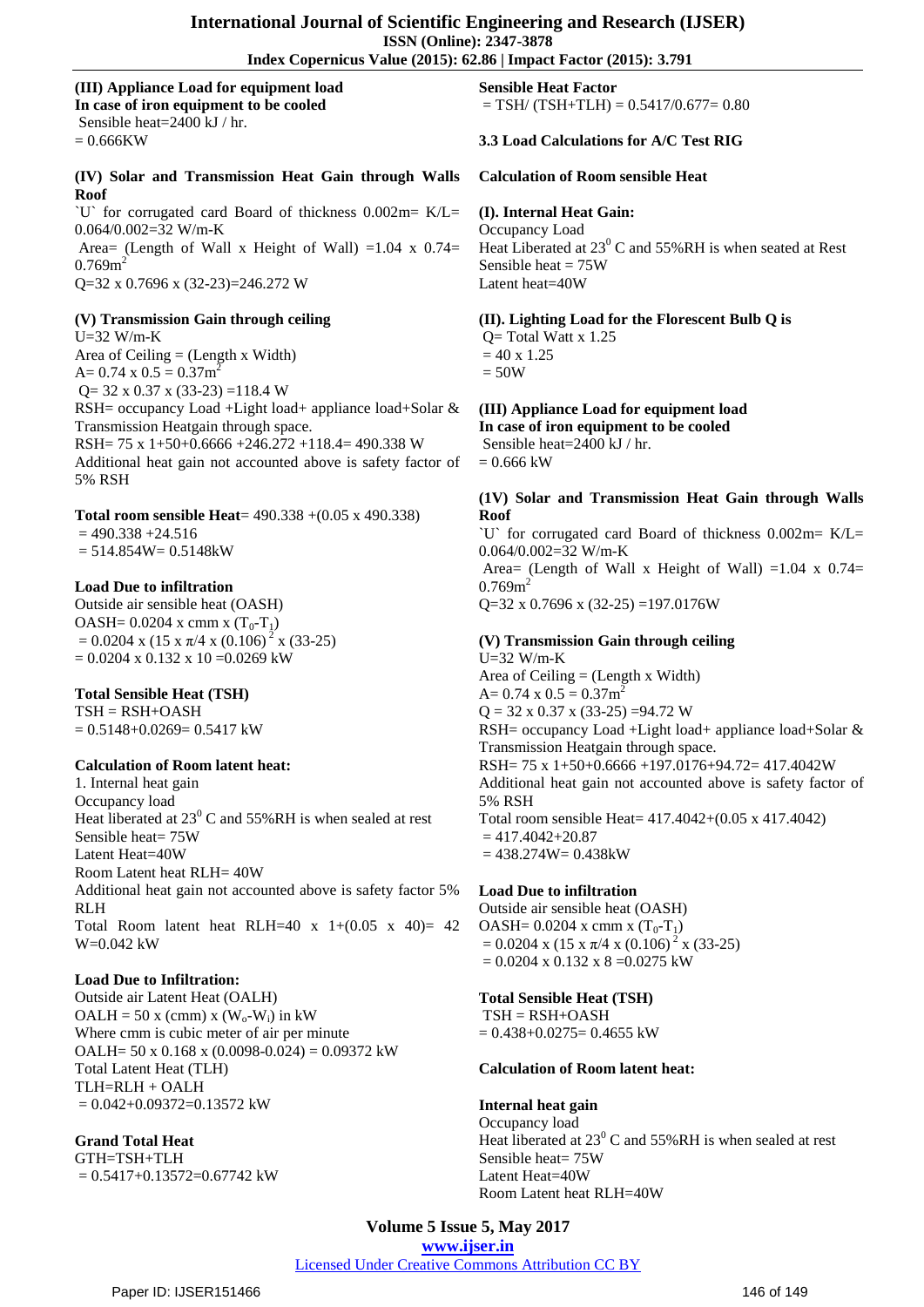Additional heat gain not accounted above is safety factor 5% RLH Total Room latent heat RLH=40 x 1+  $(0.05 \times 40) = 42$ 

#### **Load due to infiltration**:

W=0.042 kW

Outside air Latent Heat (OALH) OALH = 50 x (cmm) x ( $W_0$ - $W_i$ ) in kW Where cmm is cubic meter of air per minute OALH=  $50 \times 0.168 \times (0.024 - 0.0108) = 0.11088$  kW Total Latent Heat (TLH) TLH=RLH + OALH  $= 0.042 + 0.11088 = 0.15288$  kW

## **Grand Total Heat**

GTH=TSH+TLH  $= 0.4655 + 0.15288 = 0.61838$  kW

#### **Sensible Heat Factor**

 $=$  TSH/ (TSH+TLH) = 0.4655/0.61838= 0.75

#### **3.4 Performance**

#### **Cooling Unit**

| <b>Time</b><br>(min) | 10   | 20   | 30   | 40   | 50   | 60 |
|----------------------|------|------|------|------|------|----|
| $DBT$ <sup>0</sup> C | 26.4 | 25.9 | 25.7 | 24   | 23.8 | 23 |
| $WBT$ <sup>0</sup> C |      | 20.5 | 20   | 19.5 | 18.2 |    |

#### **Test RIG**

| <b>Time</b><br>(min)       | 10   | 20   | 30   | 40   | 50 | 60 |
|----------------------------|------|------|------|------|----|----|
| <b>DBT</b><br>$\mathbf{C}$ | 28.9 | 28.8 | 28.2 | 27.2 | 26 | 25 |
| <b>WBT</b><br>$\mathbf{C}$ | 23.8 | 23.7 | 22.5 | 21.2 | 20 | 19 |

## **3.5 Psychrometry Charts**

Using Pshycrohmetry chart the out door and indoor conditions are indicated and theoretical calculations were carried out.





#### **3.6 Theoretical Calculations from Psychrometric chart**:

#### **3.6.1 Model cooling unit**

Specific Humidity of air at outside condition  $(W_1)= 0.024$  kJ / kg of dry air

Specific Humidity of air at inside condition  $(W_2) = 0.0098 \text{ kJ}$ / kg of dry air

Specific volume  $(V_{S2}) = 0.852 \text{ m}^3/\text{kg}$ Supply air per min.  $V_2 = \frac{\pi}{4(0.11)}$  $\frac{1}{4(0.106)2}$  \* 15

 $= 0.0088$  x 15=0.132 Mass of air circulated (m<sub>a</sub>) =  $V_2/V_{s2} = 0.132/0.852 = 0.154$ Kg /min. 1. Mass of water drained

 $=$  m<sub>a</sub> (W<sub>1</sub>-W<sub>2</sub>)

 $= 0.154(0.024 - 0.0098)$  X 60

 $=0.1312$  kg/hr.

2. Capacity of cooling coil

Enthalpy of air at point 1,  $h_1 = 95$  kJ/KG of dry air Enthalpy of air at point 2,  $h_2 = 48$  kJ/KG of dry air Capacity of cooling coil =  $m_a$  (h<sub>1</sub>-h<sub>2</sub>)  $= 0.154 (95-48) = 7.238$  kJ/min  $= 7.238/210 = 0.0344$  TR

Enthalpy of air at point  $3 h_3 = 59$  kJ/Kg of dry air

- 3. Sensible heat Removed  $(SH) = m_a(h_3-h_2)$
- $= 0.154(59-48) = 1.694kJ / min$
- $= 1.694$  x 60 = 101.64kJ/ hr. 4. Latent heat removed  $(LH) = m_a(h_1-h_3)$
- 
- $= 0.154(95-59)$  $= 5.544$  kJ/min
- $=$  5.544 x 60 = 332.64 kJ/hr.

#### **3.6.2 Air Conditioning Test Rig**

Specific Humidity of air at outside condition  $(W_1)= 0.024kJ$  / kg of dry air Specific Humidity of air at inside condition  $(W_2)= 0.0108kJ/$ kg of dry air Specific volume  $(V_{S2}) = 0.862 \text{m}^3$  / kg Supply air volume  $V_2 = 0.132 \text{ m}^3 / \text{min}$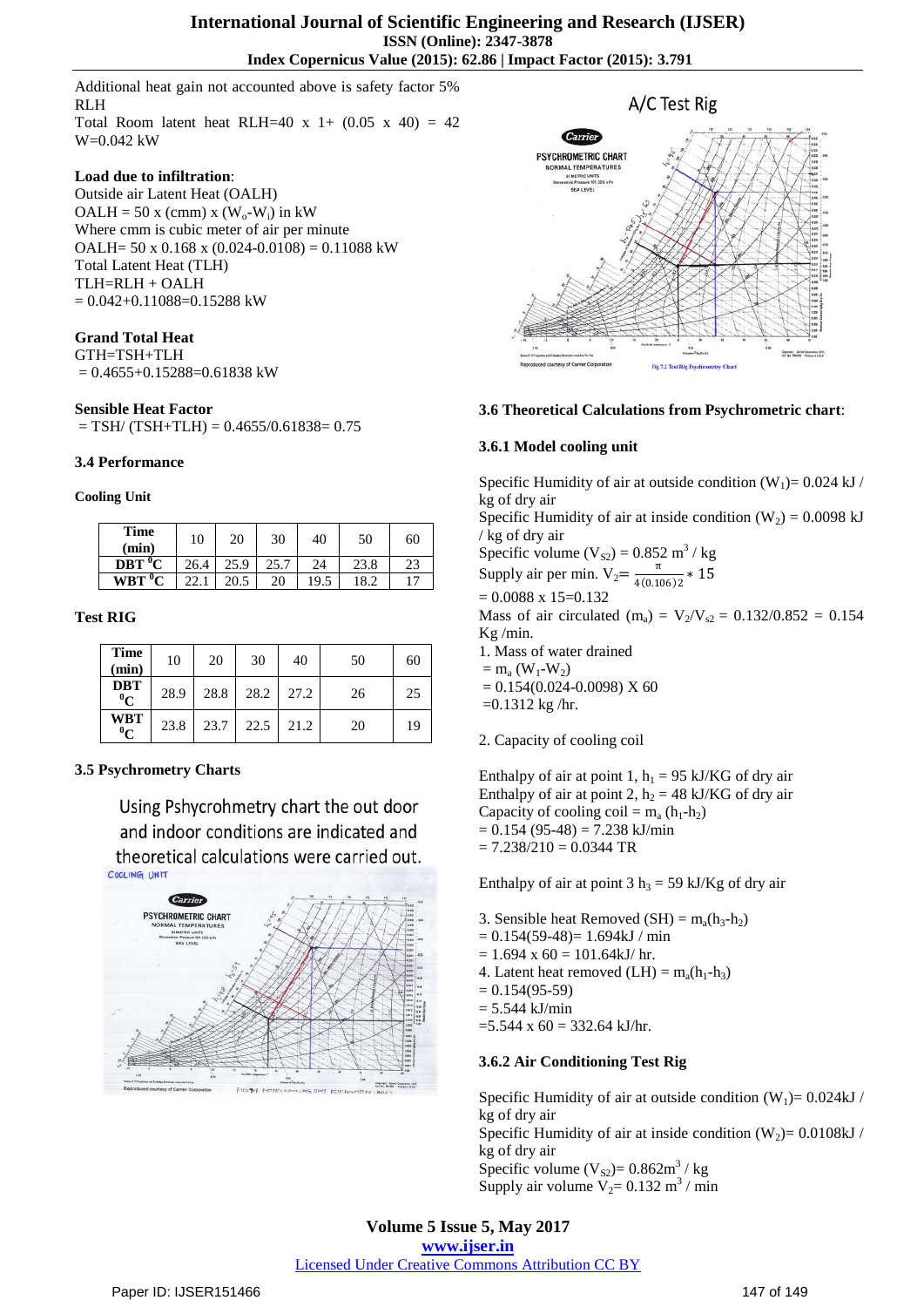$Kg / min$ .

1. Mass of water drained  $=$  m<sub>a</sub> (W<sub>1</sub>-W<sub>2</sub>)  $= 0.153$  (0.024-0.0108) = 0.00201 x 60 = 0.1211 Kg/hr.

2. Capacity of the cooling Coil Enthalpy of air at point 1,  $h_1$  = 95 kJ/Kg of dry air Enthalpy of air at point 2,  $h_2 = 54.5$  kJ/Kg of dry air  $=$  m<sub>a</sub>(h<sub>1</sub>-h<sub>2</sub>) = 0.153(95-54.5) = 6.1965 kJ / min  $=6.1965/210 = 0.0295$  TR Enthalpy of air at point  $3 h_3 = 63 \text{ kJ/Kg}$  of dry air

3. Sensible heat =  $m_a$  (h<sub>3</sub>-h<sub>2</sub>)  $= 0.153(63-54.5) = 1.3005$  kJ/ min.  $= 1.3005$  x 60 = 78.03 kJ/hr.

4. Latent heat removed  $(LH) = m_a(h_1-h_3)$  $= 0.153(95-63)$  $=4.896 \times 60$  $= 293.76$  kJ/h

# **4.Graphs**







# **5.Results**

It can be observed that the performance of model cooling unit has been evaluated experimentally with air conditioning test Rig at ambient conditions of 33 ${}^{0}$ c DBT and 75% RH. The

Mass of air circulated (m<sub>a</sub>) =  $V_2/V_{s2} = 0.132/0.862 = 0.153$  performance parameter such as capacity of a cooling coil, mass of water drained, sensible heat factor are given below.

| Performance<br>parameters   | $A/C$ Test RIG.         | Model cooling<br>unit |  |
|-----------------------------|-------------------------|-----------------------|--|
| Mass of water<br>drained    | $0.1211 \text{ kg/hr}.$ | $0.1312$ kg/ hr.      |  |
| Capacity of<br>cooling unit | $0.0295$ TR             | 0.0344TR              |  |
| Sensible heat<br>factor     | 0.75                    | 0.80                  |  |

## **Performance Comparison**

Graph  $-I$  (Dry Bulb temperature  $V_s$  Time)

Graphs-I shows the variations in the Dry Bulb temperature to the time of the system for both model cooling unit and A/C test rig and found that better improvement in cooling for the model cooling unit than that of A/C test rig.

Graph –II (Wet Bulb temperature  $V_s$  Time)

Graphs-II shows the variations in the Wet Bulb temperature to the time of the system for both model cooling unit and A/C test rig and found that better cooling obtained for the model cooling unit than that of A/C test rig.

# **6.Conclusions**

Experimental investigations have been carried out on a test space of dimensions 0.74 mx 0.5M and height 1.04 the space was alternatively cooled with a regular Air-condition test rig working on Vapour Compression Refrigeration System and with the Air Conditioning system designed with Dry ice and Thermo electric cooling modulus. The following observations are made.

Experiments are conducted on fabricated model cooling unit with TEC and dry ice for a space maintains with  $23^{\circ}$ c DBT and 55% RH. It is observed that the performance parameters are improved nearly than that conventional air conditioning test Rig. The capacity of cooling coil is 0.0344 TR. The amount of water drained is 0.1312 kg/hr with sensible heat factor for 0.80.

# **References**

- [1] Air Conditioning Utilizing Carbondioxide Ice- Harry E. Morton, Boston, Mass, assiganor to B.F. Sturterant Company, Inc., Boston, Mass United States Patent Office.
- [2] Carbondioxide Separation form flue gases By Mohammad Songolzadesh, Mansoorech Soleinani, and Reza Songolzadeh- Scientific World Journal
- [3] Refrigeration And Air Conditions S.P. Arora & Domukundawar

# **Author Profile**

**Bharathi Devi** is a Lecturer, department of Mechanical Engineering - Govt. Polytechnic College, Anantapur. She was specialized in Refrigeration and Air conditioning and